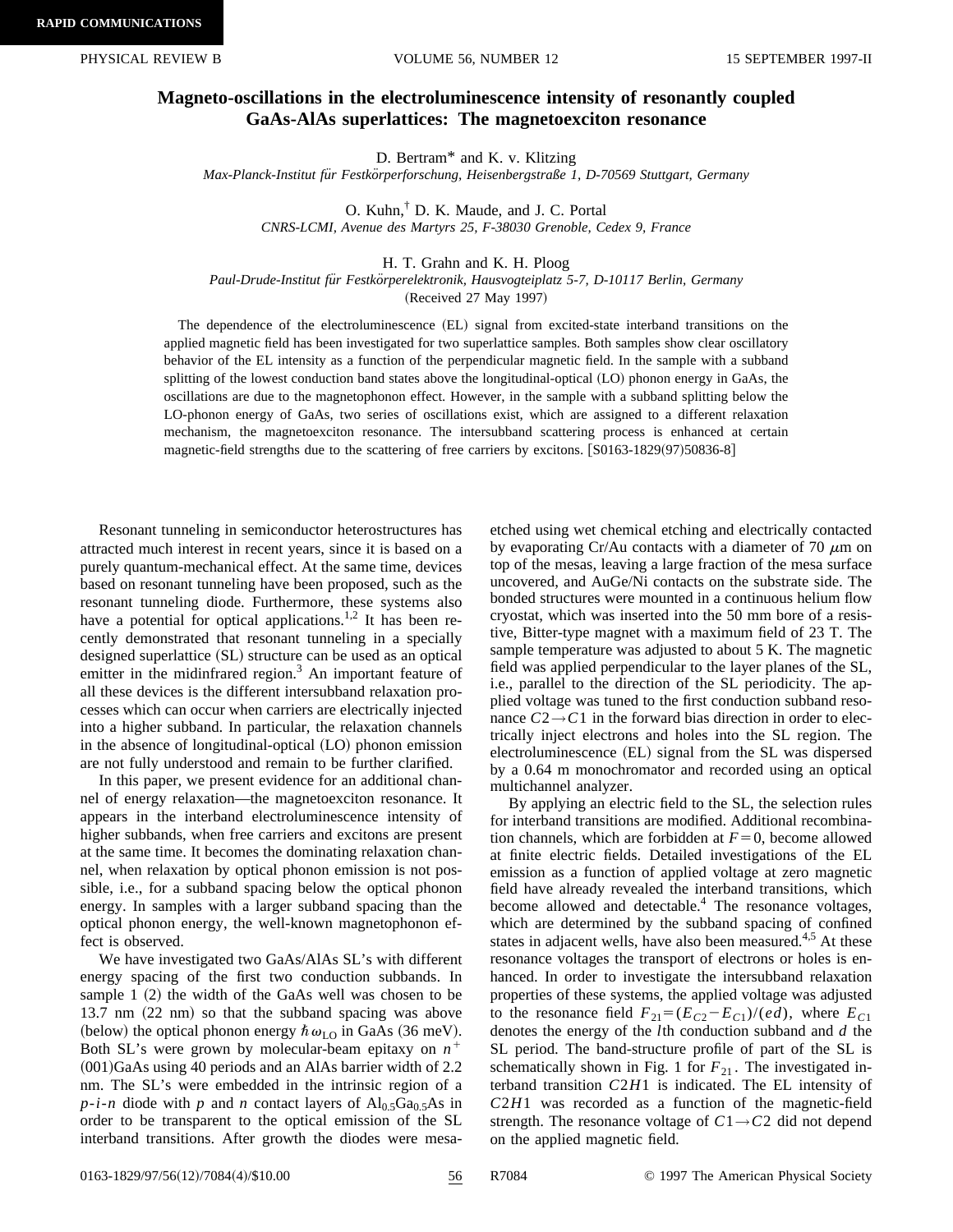

FIG. 1. Schematic diagram of the band-edge profile in the SL under forward bias without any magnetic field. The applied voltage corresponds to the resonance field strength for alignment of the first and second conduction subband between adjacent wells. The investigated interband transition is indicated.

The intensity of the *C*2*H*1 interband transition is determined by the interplay between tunneling and relaxation. The first process supplies carriers into the confined states, whereas the second process empties the levels under investigation. By fixing the applied voltage to the  $C1 \rightarrow C2$  resonance value, a fast transport of carriers into the higher conduction band states is ensured. Applying a magnetic field perpendicular to the layer plane of the quantum wells, Landau levels emerge from the quasibound states with a magnetic-field *B*-dependent energy of  $E_i(B) = (i + \frac{1}{2})\hbar \omega_c$ , where  $\omega_c = eB/m^*$ , with  $m^*$  denoting the effective mass of the respective carrier in the host material and *i* an integer  $0,1,2...$  . Thus, the total energy of the different confined states of the SL is a sum of the confinement energy of the *l*th state without magnetic field  $E_l$  and the Landau energy  $E_i(B)$ . With increasing magnetic field, higher Landau levels of the first subband cross the lowest Landau level of the second subband, resulting in resonances, which are periodic in 1/*B*. <sup>6</sup> The corresponding resonance condition reads as follows:

$$
\Delta E_{ClC1} = i \frac{\hbar e B}{m^*}, \quad i = 1, 2, ..., \quad l = 2, 3, ..., \tag{1}
$$

neglecting effects of nonparabolicity on the effective mass. These direct resonances have already been investigated and are well understood.7,8 However, additional resonances appear if the total energy of a lower confined state matches the sum of the lowest Landau-level energy of a higher subband plus the LO-phonon energy. This process is referred to as the magnetophonon effect and has been reviewed in Ref. 9. The resonance condition for this resonance is given by

$$
\Delta E_{ClC1} - \hbar \omega_{LO} = i\hbar \omega_c \,. \tag{2}
$$



FIG. 2. Electroluminescence intensity of the *C*2*H*1 interband transition in sample 1  $(a)$  and sample 2  $(b)$  as a function of the applied magnetic field at 5 K. The applied voltage was adjusted to the corresponding  $C2 \rightarrow C1$  resonance value  $(5.1 \text{ V in sample 1 and})$  $3.2$  V in sample 2).

In sample 1 the subband spacing  $\Delta E_{C2C1}$ =69.6 meV exceeds  $\hbar \omega_{\text{LO}}$  in GaAs so that carrier relaxation via LOphonon emission is always possible. This process is known to be very efficient.<sup>10</sup> The EL intensity of the  $C2H1$  transition at the resonance voltage of 5.1 V in sample 1 is shown as a function of *B* in Fig.  $2(a)$ . Well-defined oscillations with an increasing amplitude are visible. In sample 2 the subband spacing  $\Delta E_{C2C1}$ =31.2 meV is smaller than  $\hbar \omega_{LO}$ =36 meV so that the intersubband relaxation process can be investigated in the absence of LO-phonon emission. The intensity of the *C*2*H*1 interband transition at the resonance voltage of 3.2 V is shown as a function of magnetic-field strength in Fig.  $2(b)$ . The EL spectra have been published previously in Ref. 11. Again, a clear oscillatory behavior is observed. However, the EL transition was not detectable above 15 T. Furthermore, the oscillations in sample 2 do not appear to be periodic in 1/*B*.

In order to resolve the different behavior in the two samples, we plot the inverse magnetic-field values of the minima of the EL intensity as a function of the Landau index *i*. As shown in Fig.  $3(a)$ , the data points for sample 1 can be fitted with a straight line intersecting the origin. Applying Eq.  $(2)$  using the reduced effective exciton mass with a value of  $0.0583m<sub>0</sub>$  in GaAs, the energy difference of the states involved in the relaxation process is determined to be  $\Delta E$  $=$  33.6 meV, which is much smaller than the intersubband spacing  $E_{C2} - E_{C1}$  in sample 1. Taking the difference between  $E_{C2} - E_{C1}$  and the experimentally determined value, we obtain 36.0 meV, which agrees very well with  $\hbar \omega_{\text{LO}}$  in GaAs. Thus, electrons injected into the lowest Landau level of the *C*2 state exhibit an enhancement in the relaxation process by LO-phonon emission, when the difference in Landau levels corresponds to the subband spacing reduced by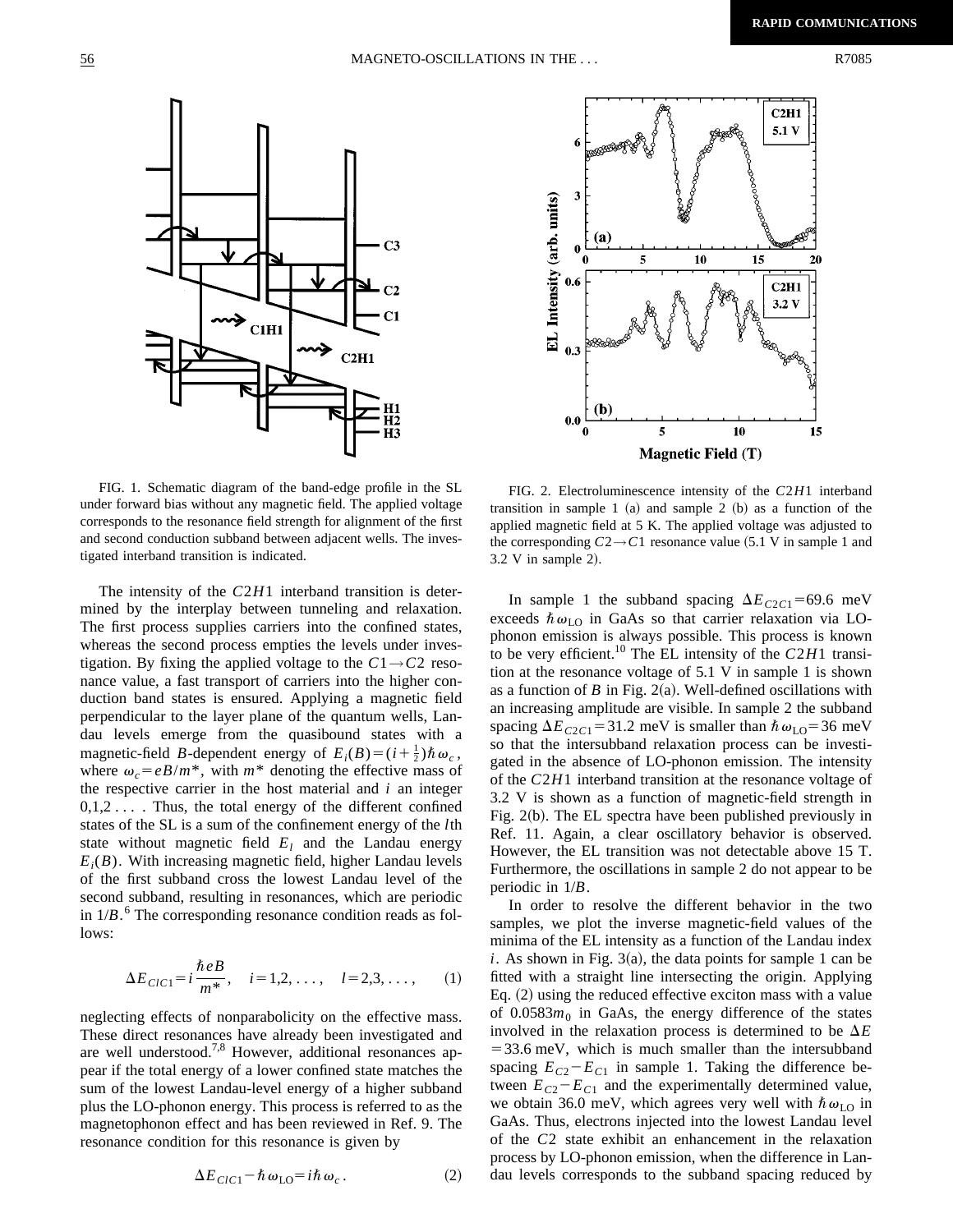

FIG. 3. Inverse magnetic-field values of the minima of the ELintensity oscillations in Fig. 2 as a function of Landau index *i* in sample 1  $(a)$  and sample 2  $(b)$ . The solid lines are linear fits to the data points.

the optical phonon energy. As a result, the occupation of *C*2 by electrons is decreased, and the recombination of electrons and holes as measured by the EL signal from the *C*2*H*1 transition is reduced. This effect has also been recently observed in a double-barrier resonant tunneling structure.<sup>12</sup>

For sample 2, relaxation by optical phonon emission is not possible. As shown in Fig.  $3(b)$ , two series of oscillations exist in sample 2 in contrast to sample 1. The two branches can be fitted by straight lines intersecting the origin. The first series gives an energy splitting of 25.4 meV using the effective electron mass  $m_e^* = 0.067m_0$  in GaAs, while the second series results in an energy spacing of 23.4 meV using the heavy-hole effective mass  $m_h^* = 0.45m_0$  in GaAs. Both energy values agree within the experimental error. The subband spacing  $E_{C2} - E_{C1}$  in sample 2 has a value of 31.2 meV at the *C*1*C*2 resonance field strength. Taking again the difference between  $E_{C2} - E_{C1}$  and the experimentally determined value, an inelastic scattering process with an average energy of approximately 7 meV has to be taken into account. Since the energy separation of all involved subbands is below the LO-phonon energy of GaAs, no LO-phonon assisted scattering processes can occur in sample 2.

The main scattering mechanisms which can influence the intersubband relaxation in sample 2 are either acousticphonon or carrier-carrier scattering. However, the interaction of electrons with acoustic phonons is very small.<sup>13</sup> Only heavy holes couple effectively to acoustic phonons via the deformation potential. Thus, carrier-carrier scattering remains as the only explanation of the oscillatory structure in the EL emission of the excited-state transition in sample 2. However, the characteristic energy cannot be explained by scattering mechanisms between identical carriers such as electron-electron or hole-hole scattering. It must be combined with a bound state of well-defined energy. In large magnetic fields, bound electron-holes states, i.e., excitons, are formed. Therefore, excitons as well as free electrons and holes coexist in the SL region. The existence of excitonic recombination is shown by evaluating the emission energy as a function of magnetic-field strength. An overall quadratic shift is observed with a coefficient similar to the one that has been published to be typical for excitonic emission.<sup>14</sup> Thus, a scattering process between free carriers tunneling into the higher subband and excitons could provide the 10 meV energy loss for the relaxation process.

It is important to note that this resonance appears only in magneto-optical experiments, where the formation of excitons is possible. It has been observed before in transport experiments under photoexcitation, but without clearly identifying the underlying process.<sup>15,16</sup> The value of about  $7 \text{ meV}$ seems to be reasonable for the excitation energy of an exciton subjected to an electric or magnetic field, as has been shown theoretically by Bauer and Ando.<sup>17</sup> They calculated the excitation energy from the 1s to the  $2p^{-}$  state to be weakly magnetic-field dependent and of the order of 7 meV. However, a detailed theoretical description of the behavior of excitons in simultaneous electric and magnetic fields is not yet available. A somewhat similar mechanism was found some time ago in bulk semiconductors. In the so-called magnetoimpurity resonance (MIR), a free electron scatters off an electron bound to an impurity. The binding energy of the electron bound to the respective impurity is used in this scattering process. In our case, a free carrier scatters off an exciton. Therefore, we call this effect the magnetoexciton resonance (MER).

In summary, we have investigated the transport and relaxation processes in GaAs-AlAs superlattices for different subband spacings by means of magnetoelectroluminescence measurements of excited-state interband transitions. For a subband spacing above the optical phonon energy, carriers can effectively scatter using LO phonons. However, for subband spacings below the optical phonon energy, a new relaxation channel is observed. It has been identified as a carriercarrier scattering process, where free carriers and excitons are simultaneously present in the structure. In analogy to the well-known MIR, this new resonance phenomenon observed in the EL emission of the excited-state transition has been named MER.

We would like to thank A. Fischer for sample growth and L. Eaves for stimulating discussions. This work was supported in part by the European Community ESPRIT Project No. 7193 PARTNERS.

- \*Present address: NREL, 1617 Cole Boulevard, Golden, CO 80401.
- <sup>†</sup>Present address: NBI, Univ. København, Universitetsparken 5, DK-2100 København Ø, Denmark, and Dept. of Physics, CUT
- and Univ. Göteborg, S-412 96 Göteborg, Sweden.
- <sup>1</sup>C. van Hoof, J. Genoe, R. P. Mertens, E. Goovaerts, and G. Borghs, Electron. Lett. **28**, 123 (1992).
- <sup>2</sup>Z. H. Yan, E. Goovaerts, C. van Hoof, and G. Borghs, Superlat-